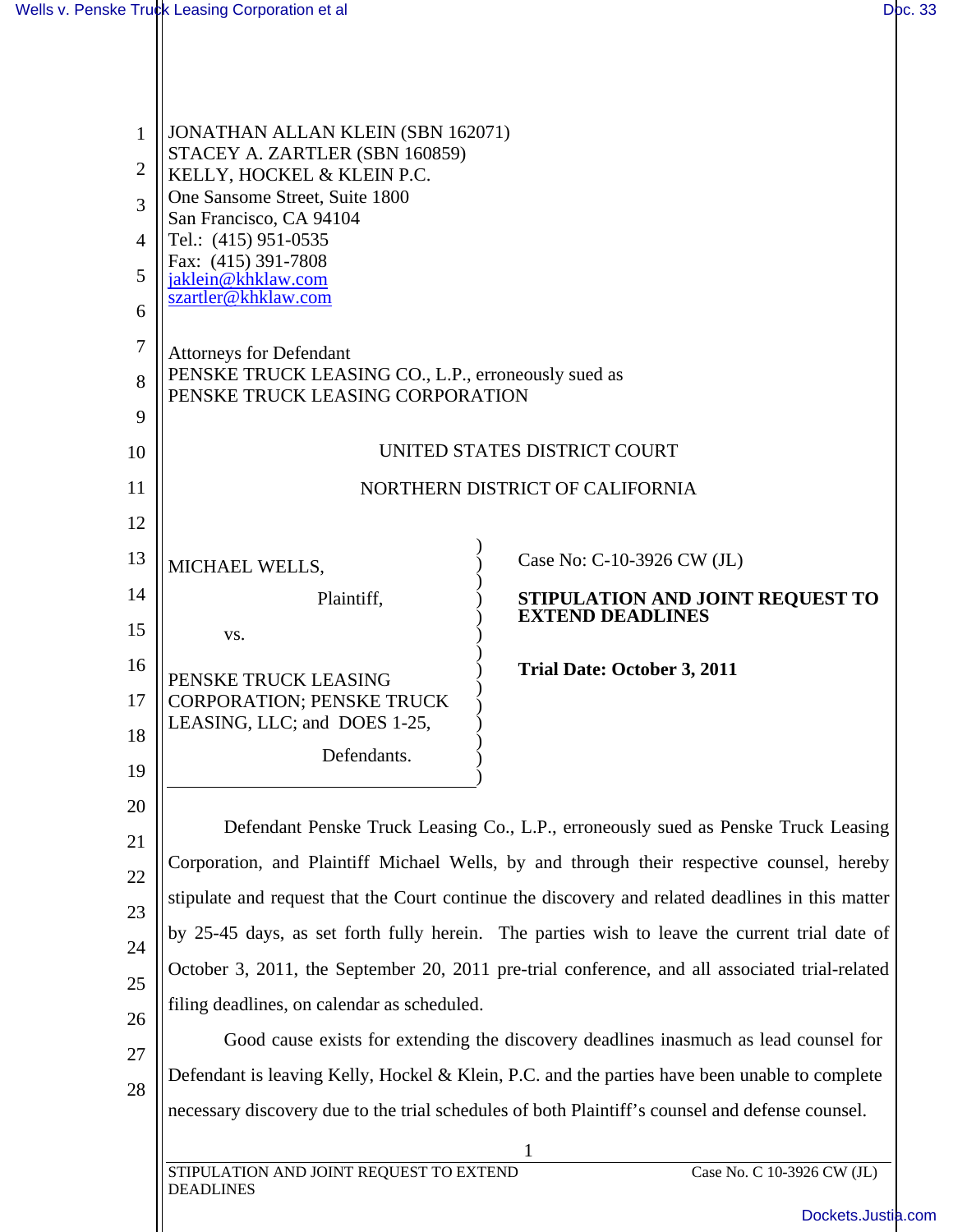| $\mathbf{1}$   | This is the first request for a continuance of any dates in this matter. The current dates                  |                                                  |                                |                                                            |  |  |
|----------------|-------------------------------------------------------------------------------------------------------------|--------------------------------------------------|--------------------------------|------------------------------------------------------------|--|--|
| $\overline{2}$ | and proposed dates on calendar are as follows:                                                              |                                                  |                                |                                                            |  |  |
| 3              | 1.                                                                                                          | <b>Non-Expert Discovery Cut-Off:</b>             |                                |                                                            |  |  |
| 4<br>5         |                                                                                                             | Current:<br>Proposed:                            | May 16, 2011<br>June 30, 2011  |                                                            |  |  |
| 6              | 2.                                                                                                          | <b>Status Conference and Dispositive Motion:</b> |                                |                                                            |  |  |
| 7              |                                                                                                             | Current:<br>Proposed:                            | June 2, 2011<br>July 12, 2011  |                                                            |  |  |
| 8              | 3.                                                                                                          | <b>Expert Disclosures:</b>                       |                                |                                                            |  |  |
| 9<br>10        |                                                                                                             | Current:<br>Proposed:                            | July 5, 2011<br>August 2, 2011 |                                                            |  |  |
| 11             | 4.                                                                                                          | <b>Expert Discovery Cut-Off:</b>                 |                                |                                                            |  |  |
| 12             |                                                                                                             | Current:                                         | August 5, 2011                 |                                                            |  |  |
| 13             |                                                                                                             | Proposed:                                        | August 23, 2011                |                                                            |  |  |
| 14             |                                                                                                             |                                                  |                                |                                                            |  |  |
| 15             |                                                                                                             |                                                  |                                |                                                            |  |  |
| 16             | DATED: April 15, 2011                                                                                       |                                                  |                                | KELLY, HOCKEL & KLEIN P.C.                                 |  |  |
| 17             |                                                                                                             |                                                  |                                | /S/                                                        |  |  |
| 18             |                                                                                                             |                                                  |                                | <b>JONATHAN ALLAN KLEIN</b>                                |  |  |
| 19             |                                                                                                             |                                                  |                                | <b>STACEY A. ZARTLER</b><br><b>Attorneys for Defendant</b> |  |  |
| 20             |                                                                                                             |                                                  |                                | PENSKE TRUCK LEASING CO., L.P.                             |  |  |
| 21             |                                                                                                             |                                                  |                                |                                                            |  |  |
| 22             |                                                                                                             | DATED: April 21, 2011                            |                                | ROUDA, FEDER, TIETJEN & MCGUINN                            |  |  |
| 23             |                                                                                                             |                                                  |                                |                                                            |  |  |
| 24             |                                                                                                             |                                                  |                                | /S/<br><b>JUNE BASHANT</b>                                 |  |  |
| 25             |                                                                                                             |                                                  |                                | <b>Attorneys for Plaintiff</b>                             |  |  |
| 26             |                                                                                                             |                                                  |                                | MICHAEL WELLS                                              |  |  |
| 27             |                                                                                                             |                                                  |                                |                                                            |  |  |
| 28             |                                                                                                             |                                                  |                                |                                                            |  |  |
|                |                                                                                                             |                                                  |                                |                                                            |  |  |
|                | $\overline{2}$<br>STIPULATION AND JOINT REQUEST TO EXTEND<br>Case No. C 10-3926 CW (JL)<br><b>DEADLINES</b> |                                                  |                                |                                                            |  |  |
|                |                                                                                                             |                                                  |                                |                                                            |  |  |